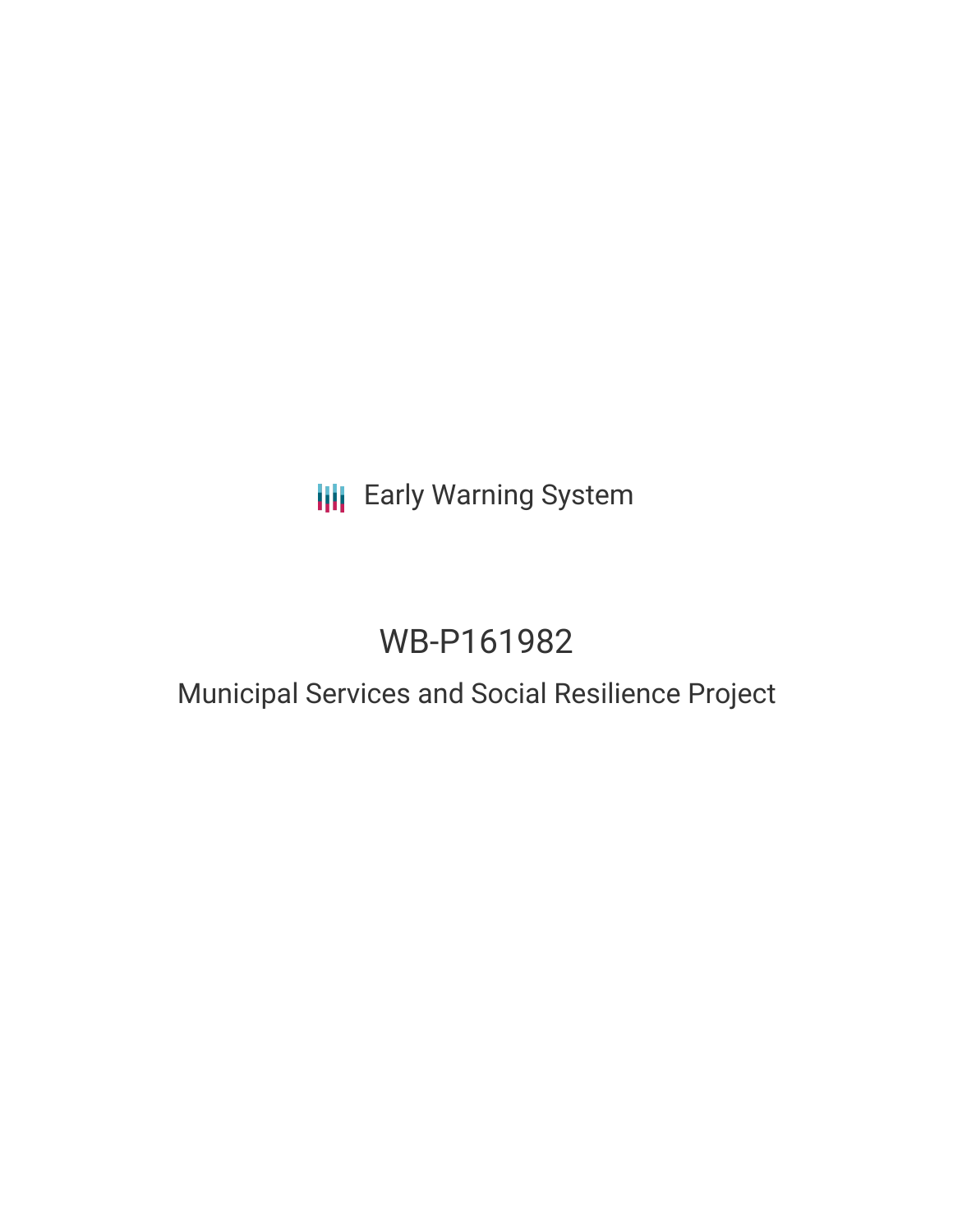

#### **Quick Facts**

| <b>Countries</b>              | Jordan                                |
|-------------------------------|---------------------------------------|
| <b>Financial Institutions</b> | World Bank (WB)                       |
| <b>Status</b>                 | Active                                |
| <b>Bank Risk Rating</b>       | B                                     |
| <b>Voting Date</b>            | 2017-12-28                            |
| <b>Borrower</b>               | Government of Jordan                  |
| <b>Sectors</b>                | Humanitarian Response, Infrastructure |
| <b>Investment Type(s)</b>     | Grant                                 |
| <b>Grant Amount (USD)</b>     | $$21.12$ million                      |
| <b>Project Cost (USD)</b>     | \$30.00 million                       |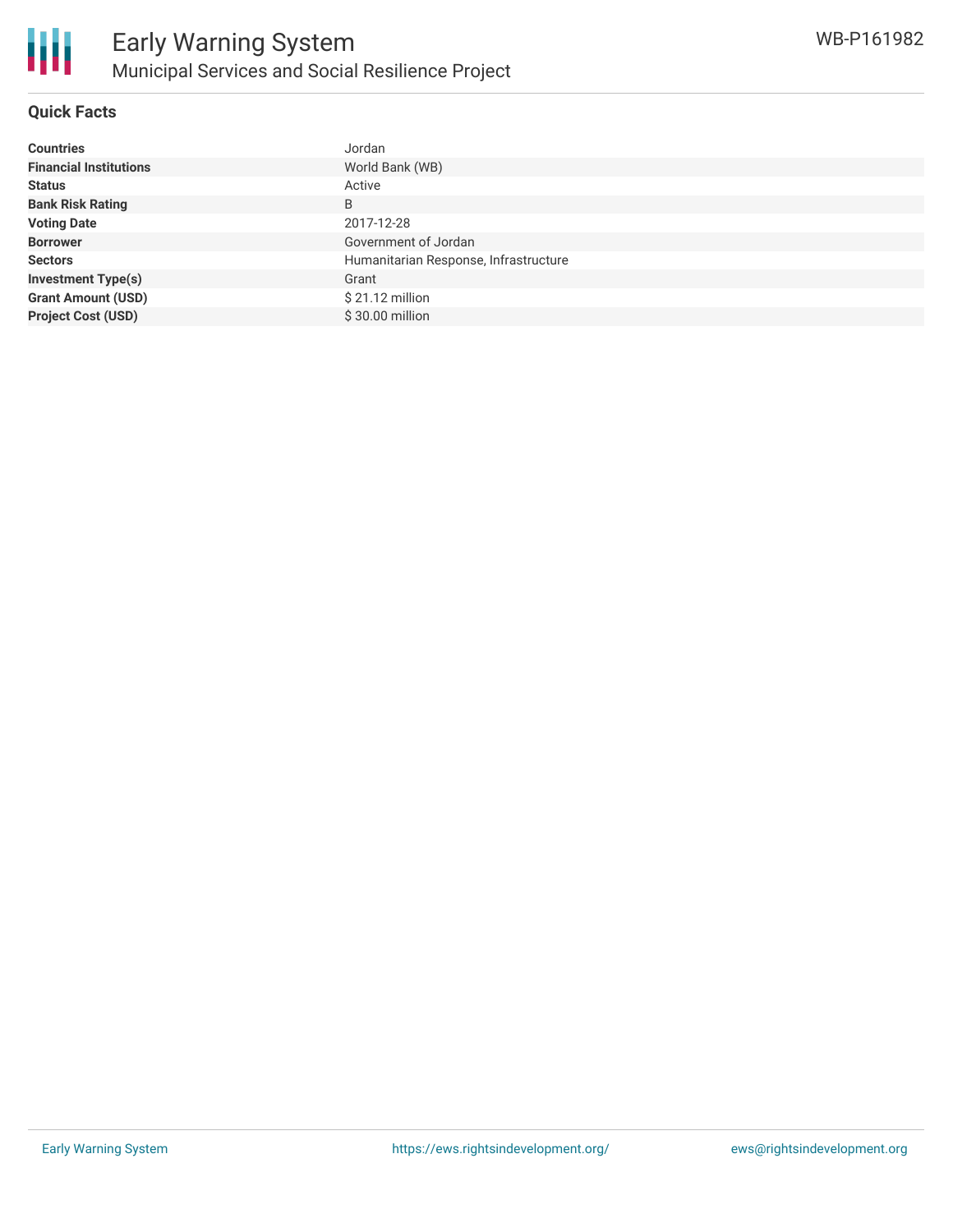

#### **Project Description**

This project provides additional financing to support Jordanian municipalities and communities hosting Syrian refugees deliver services and employment opportunities for both Jordanians and Syrians.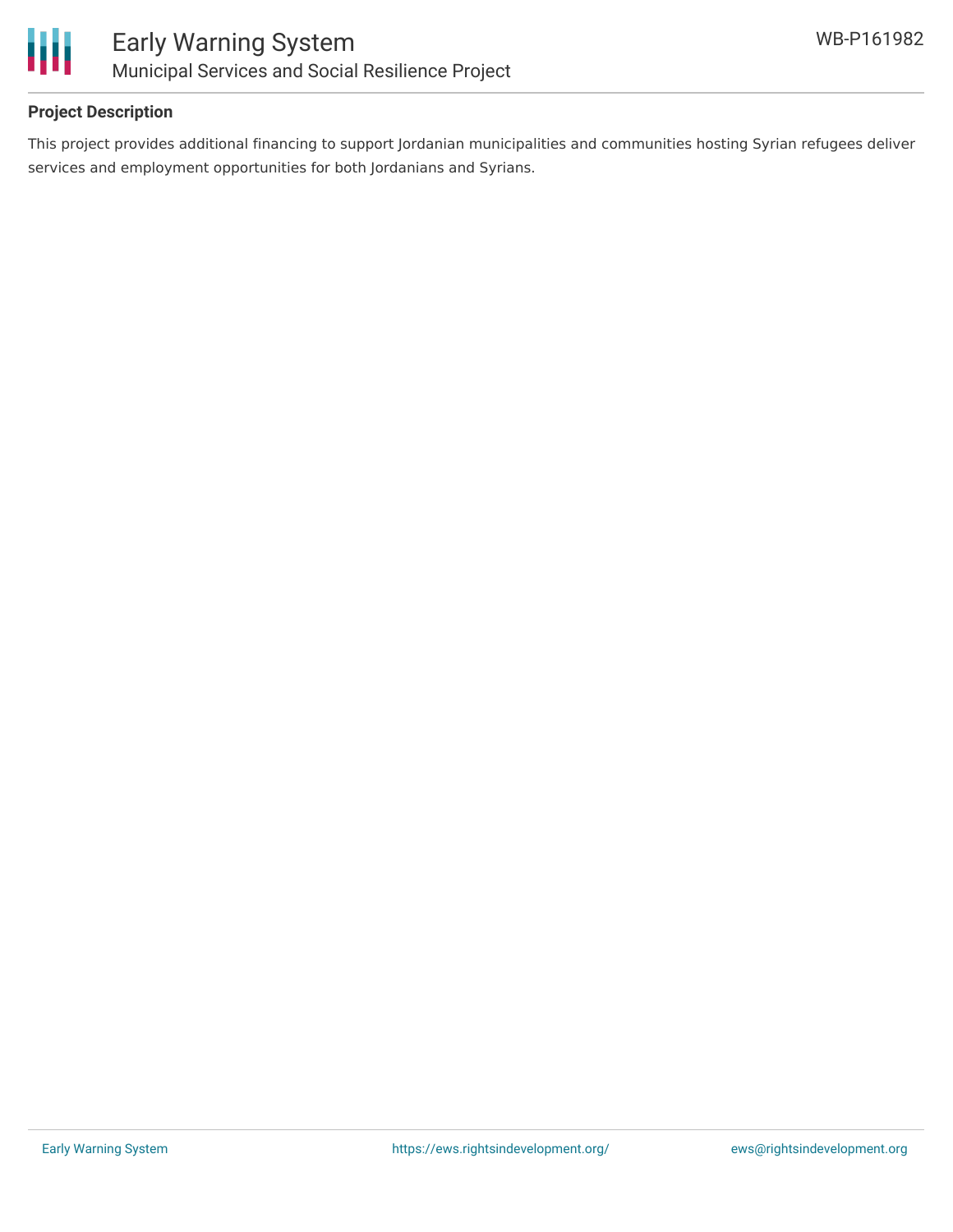

#### **Investment Description**

World Bank (WB)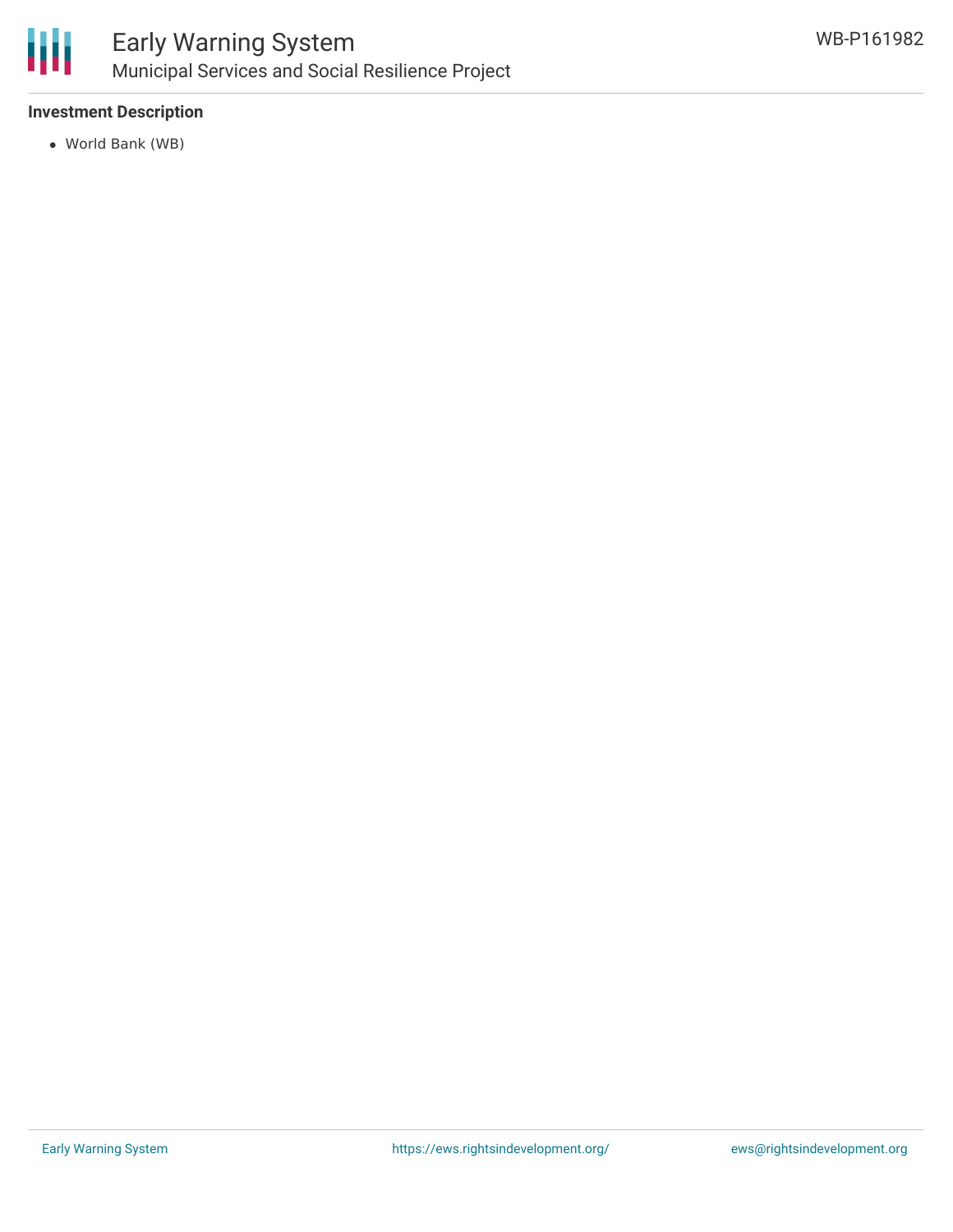

#### **Contact Information**

Name:Ministry of Municipal Affairs Contact:Waleed Al Masri Title:Minister Email:pr@moma.gov.jo

#### **ACCOUNTABILITY MECHANISM OF WORLD BANK**

The World Bank Inspection Panel is the independent complaint mechanism and fact-finding body for people who believe they are likely to be, or have been, adversely affected by a World Bank-financed project. If you submit a complaint to the Inspection Panel, they may investigate to assess whether the World Bank is following its own policies and procedures for preventing harm to people or the environment. You can contact the Inspection Panel or submit a complaint by emailing ipanel@worldbank.org. You can learn more about the Inspection Panel and how to file a complaint at: http://ewebapps.worldbank.org/apps/ip/Pages/Home.aspx.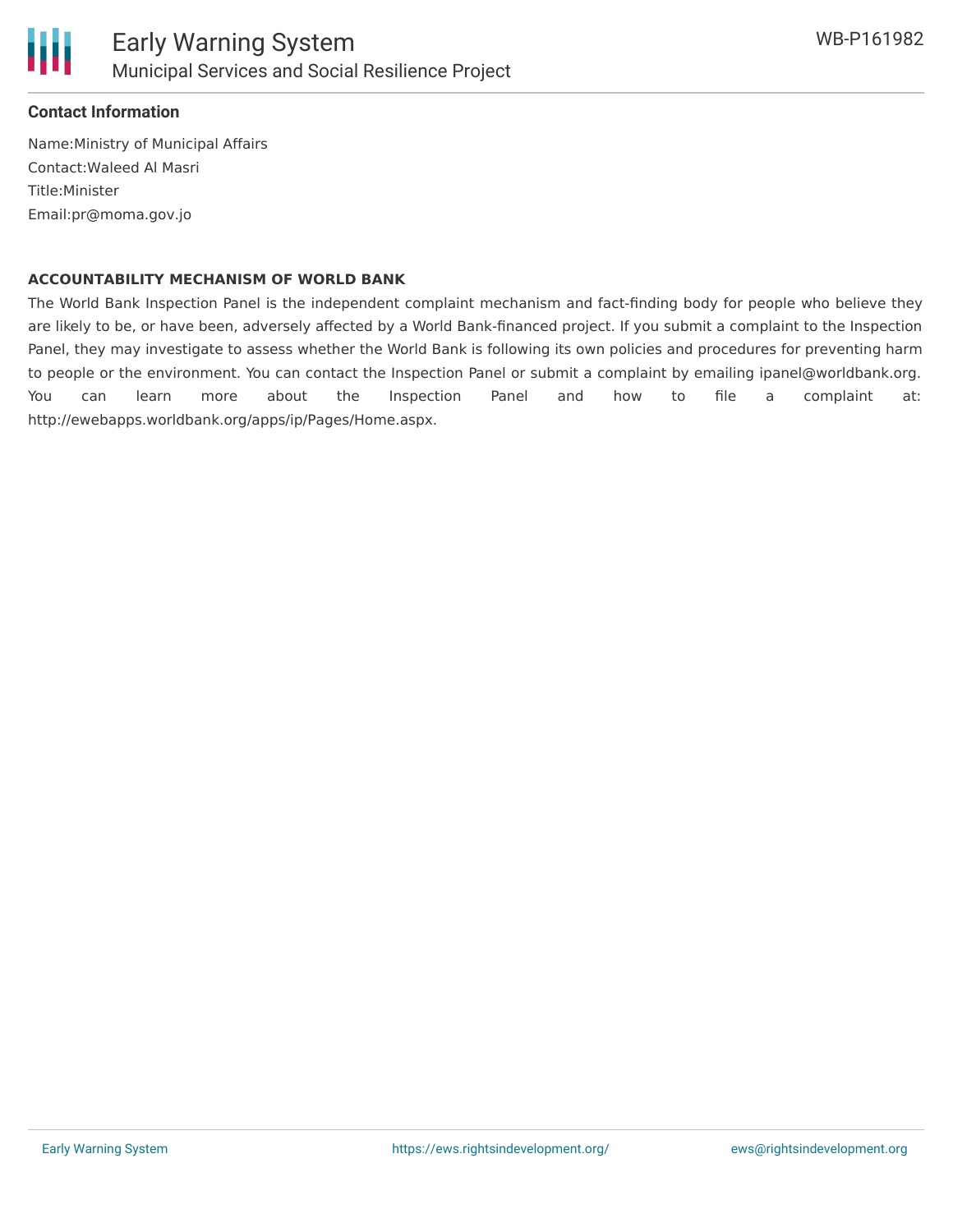

### Early Warning System Municipal Services and Social Resilience Project

#### **Bank Documents**

- Appraisal Project Information [Document-Integrated](https://ewsdata.rightsindevelopment.org/files/documents/82/WB-P161982.pdf) Safeguards Data Sheet Municipal Services and Soc [Original Source]
- Jordan Municipal Services and Social Resilience Project ( MSSRP) : [resettlement](https://ewsdata.rightsindevelopment.org/files/documents/82/WB-P161982_fNmp4KA.pdf) plan : Resettlemen [\[Original](http://documents.worldbank.org/curated/en/593351494422187704/pdf/SFG3343-RP-P161982-Box402907B-PUBLIC-Disclosed-5-9-2017.pdf) Source]
- Jordan Municipal Services and Social Resilience Project : environmental assessment : [Environmental](https://ewsdata.rightsindevelopment.org/files/documents/82/WB-P161982_HXFKUrw.pdf) [\[Original](http://documents.worldbank.org/curated/en/151531494401410891/pdf/SFG3332-EA-P161982-Box402907B-PUBLIC-Disclosed-5-9-2017.pdf) Source]